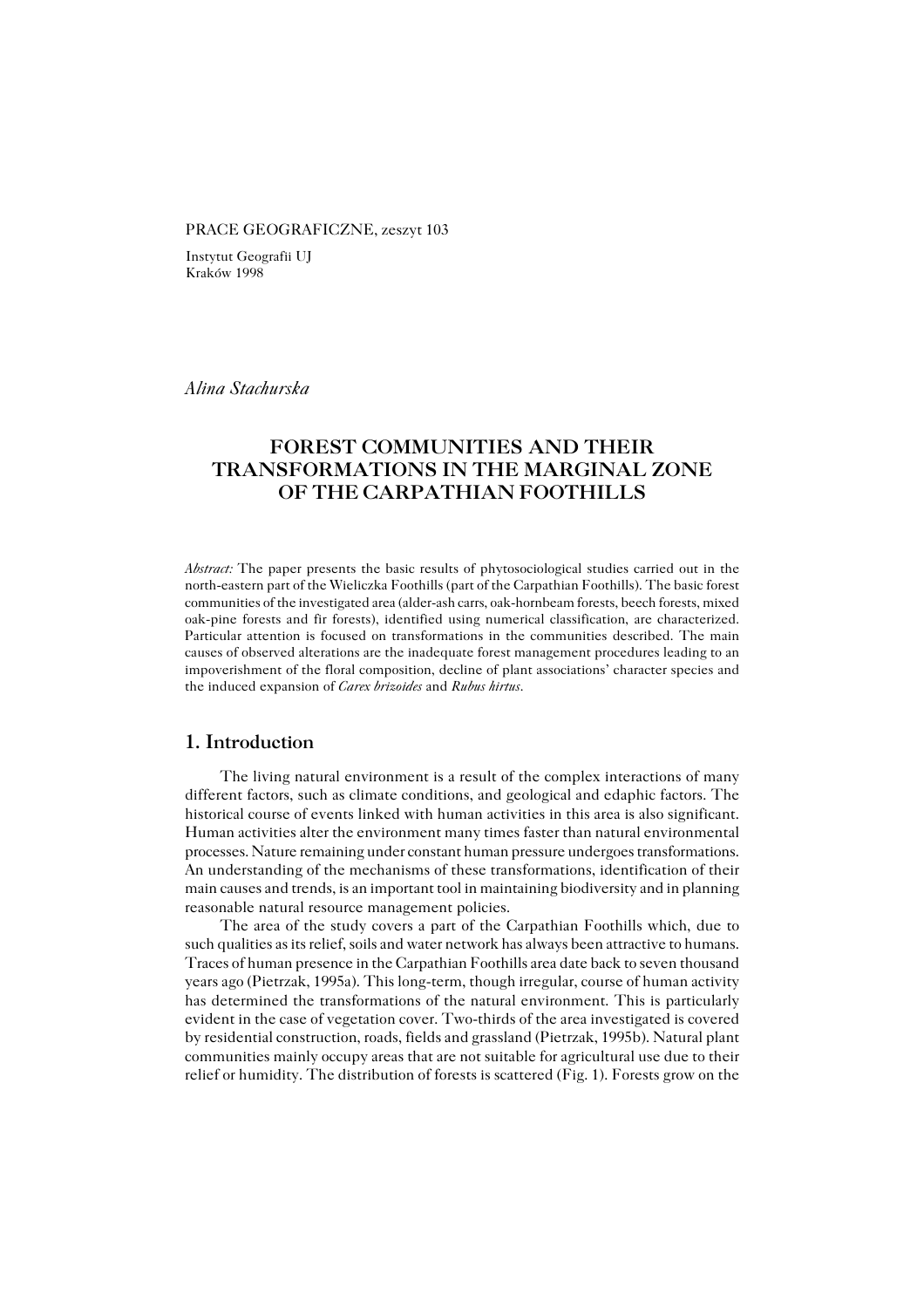Fig. 1. Distribution of forests in the research area.

Ryc. 1. Rozmieszczenie lasów na terenie badań.

steepest slopes and at sites that are strongly sectioned with incisions, ravines and stream valleys. Despite the continuous pressure of human activities they play a very significant role in the natural environment, creating habitats for many species of plants and animals (Hobbs, 1988; Hansen di Castri, 1992).

This article presents the basic results of a doctoral thesis defended at the Department of Plant Ecology of the Institute of Botany, Jagiellonian University (Stachurska, 1996). The full text of this thesis is being prepared for publication (Stachurska, 1998).

## **2. Area of study and methodology**

The research carried out from 1993 to 1996 concerns the north−eastern part of the Wieliczka Foothills, covering the marginal area of the Carpathians between the valleys of the Raba and Uszwica rivers. According to the physiogeographical classification of Starkel (1988), this area covers the Brzesko Foothills and the Okocim Hills. According to geobotanical division it is part of the Loess Foothills in the subdivision of the Western Carpathians (Szafer, 1966). The geological structure of the marginal zone of the Carpathians is complex due to the overlapping of the flysch and Miocene formations (Olewicz, 1973). The geological structures are covered with thick quaternary formations (fine−grained loess−like deposits) and protrude to the surface only in individual spots (Kaszowski, Święchowicz, 1995). The soil cover is 80% *Haplic Luvisol* and *Stagnic Luvisol* (Skiba et al., 1995). In terms of climate conditions, the area is located within a moderately warm climate stage, with an average annual temperature of 8.60C (Angiel, Cisowska, 1995; Obrębska−Starklowa, Leśniak, 1988). An extensive characterization of the abiotic environment in the area investigated is given in the volume entitled 'Dynamika i antropogeniczne przeobrażenia progu Karpat między Rabą a Uszwicą' ('Dynamics and anthropogenic transformations of the natural environment of the edge zone of the Carpathian Foothills between the Raba and Uszwica rivers') (ed. by Kaszowski, 1995). Phytosociological records (375) were made using the Braun−Blanquet method (Braun−Blanquet, 1964; Szafer, 1966). The types of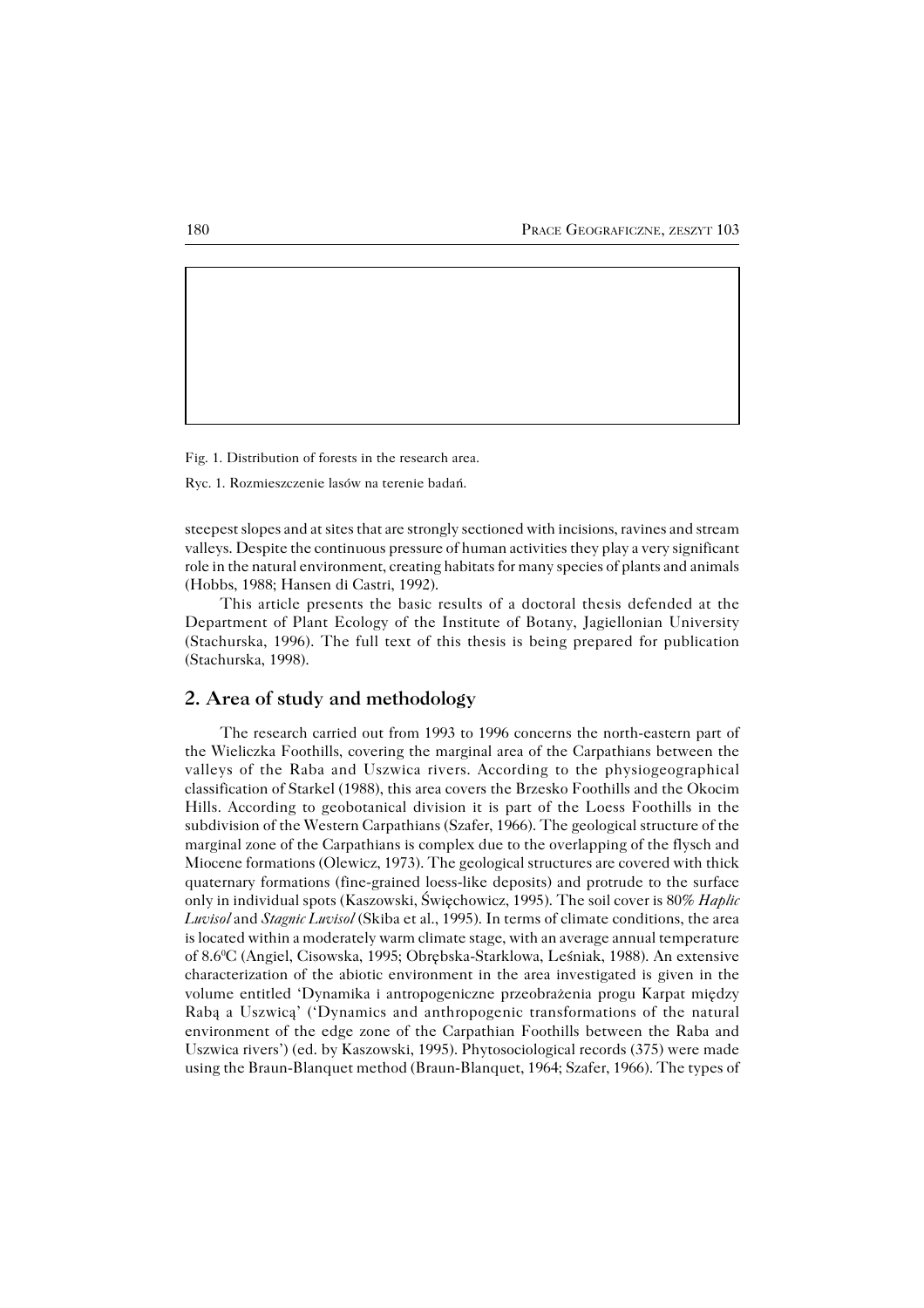forest communities and their diversity were identified based on results of numerical classification and ordination (SYNTAX 5 − Podani 1993; DCA, CANOCO − ter Braak 1988). Thorough investigations of the cartographic materials and inventory protocols led to the determination of the main factors causing their transformation. A complete description of the investigation methods is given by Stachurska (1996).

#### **3. Results**

The varied relief of the areas covered by forests and the related diversity of humidity and edaphic conditions influence the significant differentiation of forest communities over a relatively small area. The natural diversity is further increased by the effects of human activities, both direct ones, such as forest management and forest land use patterns, and indirect ones, such as airborne pollution, which significantly affects the condition and health of trees.

Twenty−eight forest communities were identified, including both natural and transformed communities (Tab. 1). Among them are the alder−ash carrs, oak−hornbeam forests, beech forests, mixed oak−pine forests and fir forests.

The alder−ash carrs (an intermediate community between *Circaeo−Alnetum* and *Carici remotae−Fraxinetum*) form along streams and on periodically flooded terraces. The dominant species of this kind of tree stand is the common alder (*Alnus glutinosa*), with the addition of the European ash (*Fraxinus excelsior*). The multi−layered undergrowth of this community is very rich. It contains species such as *Carex remota*, *Chaerophyllum hirsutum*, *Equisetum telmateia* and *Lycopus europaeus*. The alder−ash carrs often transform due to the lowering of groundwater table. The reduced habitat humidity is reflected by the lack of hydrophilous species. These processes can also lead to the expansion of species such as *Carex brizoides* (community *Alnus glutinosa−Carex brizoides*).

A characteristic association of the foothill stage is the oak−hornbeam forest, which dominates the majority of aforested areas. This community forms phytocoenoses belonging to many subcommunities and forms, differing in the specific floral composition of their undergrowth. This is linked with the fertility and humidity of the habitat. The tree layer of the oak−hornbeam forest may include species such as hornbeam (*Carpinus betulus*), oak (*Quercus robur*), lime (*Tilia cordata*), sycamore (*Acer pseudoplatanus*) and birch (*Betula pendula*).

The richest community (in terms of floral composition) is the *Tilio−Carpinetum stachyetosum* forming in damp and fresh habitats. It is characterized by the occurrence of alder−carr−specific species and hydrophilous species such as *Aegopodium podagraria*, *Circaea lutetiana*, *Ranunculus ficaria*, *Stachys sylvatica* and others. The most frequent oak−hornbeam subassociation is a typical community *Tilio−Carpinetum typicum* with dominant *Lamiastrum galeobdolon*, *Polygonatum multiflorum* and *Anemone nemorosa*. The subassociation *Tilio−Carpinetum caricetosum pilosae* occurs on the southern slopes. Acharacter species for this plant community is *Carex pilosa*.

The transformation of oak−hornbeam forests in the area investigated is the result of inadequate forest management procedures. The introduction of pine (*Pinus sylvestris*) often leads to the acidification of soil and occurrence of acidophilous species such as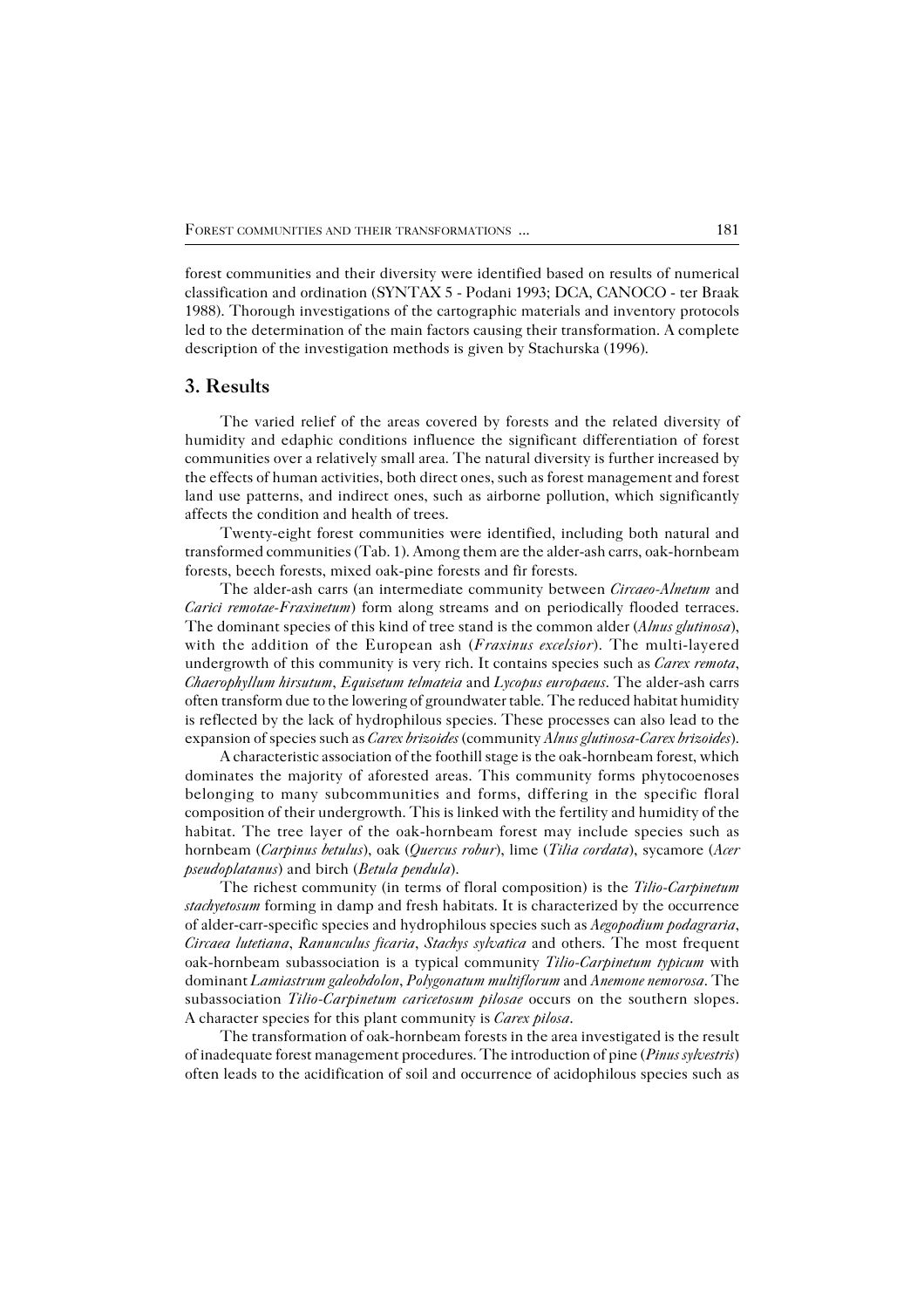Tab. 1 Forest communities of north−eastern part of Wieliczka Foothills.

Tab. 1. Zbiorowiska leśne północno−wschodniej części Pogórza Wielickiego.

| <b>Class: Querco-Fagetea B.-Bl. et Vlieg. 1973</b>                                         |
|--------------------------------------------------------------------------------------------|
| Order: Fagetalia (Pawł. 1928 n. n.) R. Tx. et Diemont 1936                                 |
| Alliance: Alno-Padion Knapp 1942                                                           |
| community: alder-ash carr between associations Circaeo-Alnetum Oberd.                      |
| 1953 and <i>Carici remotae-Fraxinetum</i> Koch 1926                                        |
| community: Alnus glutinosa - Carex brizoides                                               |
| Alliance: Carpinion betuli Oberd. 1953                                                     |
| Association: Tilio-Carpinetum Traczyk 1962                                                 |
| Subassociation: T.-C. stachyetosum, T.-C. caricetosum pilosae,                             |
| T.-C. typicum                                                                              |
| Alliance: Fagion silvaticae Pawl. 1928                                                     |
| Suballiance: Eu-Fagion Oberd. 1957                                                         |
| Association: Dentario glandulosae-Fagetum Klika 1927 em. 1964                              |
| Suballiance: Luzulo-Fagion Lohm. et Tx. 1954                                               |
| Association: Luzulo nemorosae-Fagetum (Du Rietz 1923) Markgr. 1932                         |
| em. Meusel 1937                                                                            |
| Association: Luzulo pilosae-Fagetum Mat. 1973                                              |
|                                                                                            |
| community: Fagus sylvatica - Rubus hirtus                                                  |
| community: Fagus sylvatica - Carex brizoides<br><b>Class: Vaccinio-Piceetea Br-BL 1939</b> |
|                                                                                            |
| Order: <i>Vaccinio-Piceetalia</i> Br - Bl 1939                                             |
| Alliance: Vaccinio-Piceion Oberd. 1957                                                     |
| Suballiance: Vaccinio-Abietion Oberd. 1962                                                 |
| Association: Abietetum polonicum (Dziub. 1928) Br.-Bl. et Vlieg 1939                       |
| community: Abies alba - Rubus hirtus                                                       |
| community: Abies alba - Carex brizoides                                                    |
| Alliance: Pino-Quercion Medw - Korn, 1959                                                  |
| Association: Pino-Quercetum Kozł. 1925 em. Mat. et. Pol. 1955                              |
| Subassociation: P-Q. typicum                                                               |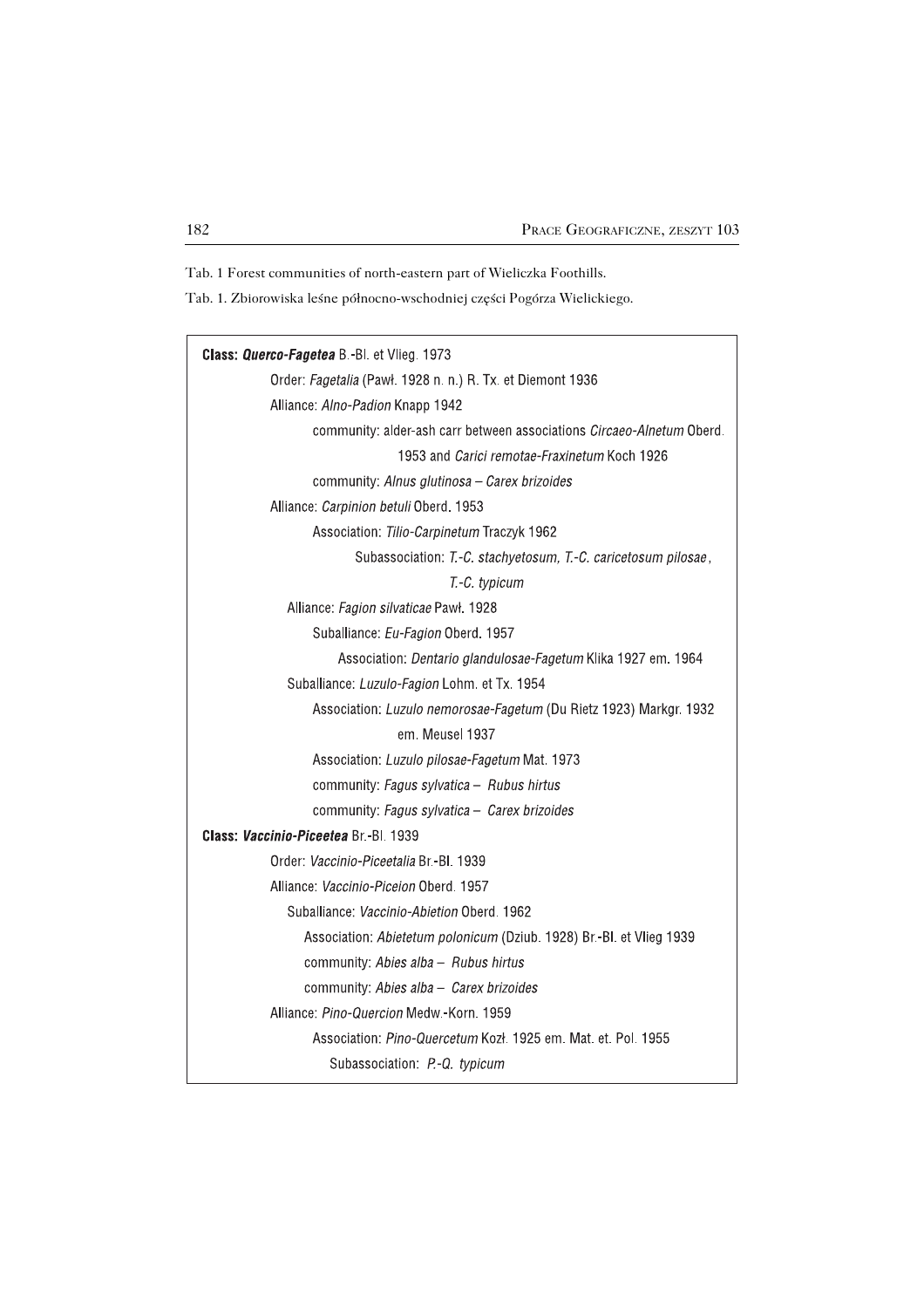*Vaccinium myrtillus*. It also causes an impoverishment of the herb layer's floral diversity and the disappearance of mesophilous species characteristic for the oak−hornbeam forests. Partial clearing allows for the growth of photophilous species. This type of forest management policy leads to the formation of deciduous forests with a dominant percentage of birch (*Betula pendula*). The clearing of the tree crown could effect in the expansion of *Carex brizoides*. This extremely expansive species competes with most other vascular plants.

There are also some patches of secondary larch forest planted on former oak− hornbeam forest sites. They are characterized by a very poor herb layer.

The main type of beech forest occurring in the north−eastern part of the Wieliczka Foothills is the poor beech forest. The occurrence of two communities of poor beech forests − *Luzulo pilosae−Fagetum* typical of the lower parts and *Luzulo nemorosae*−*Fagetum* typical of the foothill stage − results from the fact that this area is the northernmost physical and geographical unit of the Carpathians, a site where plant species specific to lowlands and foothills overlap. The poor beech forests do not have a rich flora. Often, their tree layer is only composed of beech (*Fagus sylvatica*) and the herb layer of bundles of woodrush (*Luzula pilosa* or *Luzula nemorosa*) and a few species of vascular plants and mosses. In a few areas of particular geomorphological conditions (shaded and humid northern slopes) there are phytocoenoses of *Dentario glandulosae−Fagetum*, the main community of the upper forest zone (its character herb layer species is *Dentaria glandulosa*).

One of the transformations of the beech forests is the formation of phytocoenoses with a high percentage share of *Carex brizoides* or *Rubus hirtus*. These species expand very intensively under cleared crowns of beech trees. In a few sites there are also fragments of beech forest. The syntaxonomical position of these phytocoenoses is not clearly identified due to the lack of character species.

The mixed oak−pine forest (*Pino−Quercetum*) is relatively often transformed in the area investigated. It is characterized by multi−species tree stands with the pine *Pinus sylvestris*, a relatively well-developed shrub layer and the occurrence of the bog whortleberry (*Vaccinium myrtillus*), bracken (*Pteridium aquilinum*) and moss *Polytrichum attenuatum*. The appearance of phytocoenoses of this community is very diversified. Its natural character in this area is still questioned. Transformed mixed oak−pine forest phytocoenoses are often occurring in this area. They are characterized by either the domination of a single species in the herb layer (*Carex brizoides*, *Rubus hirtus*) or the lack of character species.

The group of mixed oak−pine forest communities also includes an distinctive form with artificially introduced *Quercus rubra*. The floral composition of the herb layer in this community (with a percentage of species characteristic for *Vaccinio−Piceetea*) indicates acidification of the habitat.

There are occasional occurrences of fir forests (*Abietetum polonicum*), representing a type of shaded moss−fern forest with dominant firs (*Abies alba*). Other species of the stand include the spruce (*Picea abies*) and beech (*Fagus sylvatica*). A characteristic feature of the fir forest is the rigorously regenerating fir and the occurrence of several species of ferns such as *Blechnum spicant*, *Dryopteris dilatata* and the interrupted club moss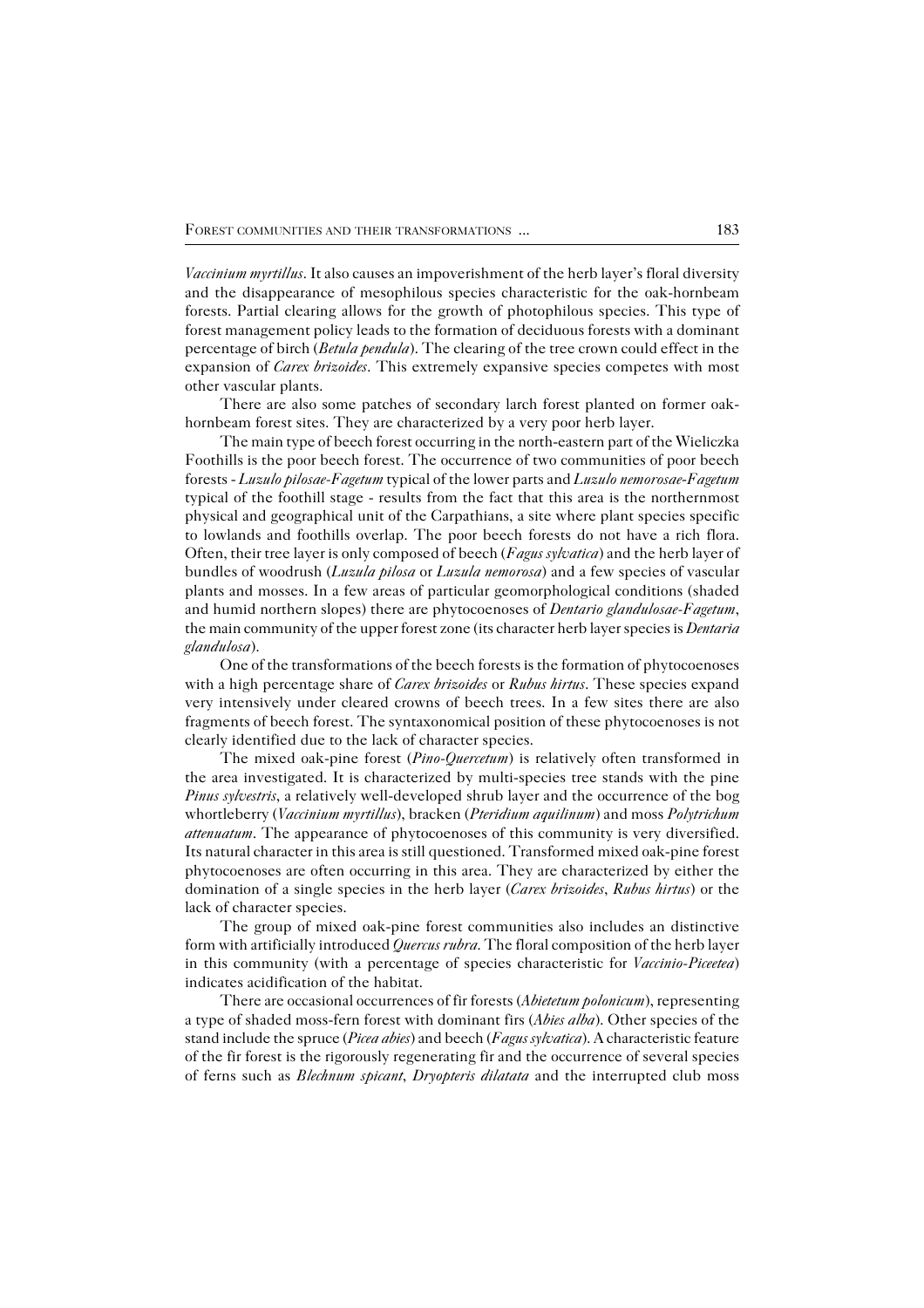

Fig. 2. Share of phytosociological records in the syntaxonomical units of forest communities:

A − association and typical lower units, B − phytocoenoses dominated by *Carex brizoides* or *Rubus hirtus*, C − other form of the association's deformation,

D − phytocoenoses of simplified forest communities.

Ryc. 2. Procentowy udział zdjęć fitosocjologicznych w grupach syntaksonomicznych zbiorowisk leśnych:

A − zespoły i jednostki niższe typowe, B − fitocenozy z dominacją *Carex brizoides* lub *Rubus hirtus*, C − inne formy zniekształcenia zespołów,

D − zdjęcia reprezentujące fragmenty zespołów.

(*Lycopodium annotinum*). As in all the previous cases, the transformation of these phyto− coenoses is mainly reflected by a massive expansion of *Carex brizoides* or *Rubus hirtus* in the herb layer. This phenomenon is very often connected with clearing of the tree crowns.

The forest communities of the inves− tigated part of the Wieliczka Foothills are currently transformed to a significant extent. Of the performed phytosiociological records, 54% describe transformed stands (Fig. 2). This problem applies to all the communities identified.

Inadequate forest management proce− dures are the main reason of the transforma− tion of forest communities (Fig. 3). Introduc− tion of tree species which are alien to the local natural habitats leads to changes in the floral composition of the herb layer and in the quantitative proportions of vascular plants. The alien tree species are *Larix decidua*, *Pinus sylvestris* and *Quercus rubra*. Their presence may cause impoverishment of the floral diversity or increase the percentage of acidophilous species such as *Vaccinium myrtillus*, *Oxalis acetosella* or *Pteridium aquillinum*. Unfavorable consequences for biodiversity may also result from the economic protection of certain tree species aimed at the generation of a high growth mass of timber. Due to such activities, the natural renewal of

a multi−species tree stand is difficult. This also leads to the impoverishment of the floral composition of the undergrowth. This process leads to the formation of phytocoenoses with unclear syntaxonomical classification. Various forest management procedures favor the infiltration and expansion of some herbaceous plant species such as for example *Impatiens parviflora*. This is particularly discernible along forest roads. Such microsites have their own specific species composition, often significantly different from the stands of communities the roads cross.

The lighting of tree crowns, being a consequence of clearings and airborne pollution, favors the expansion of two plant species: *Carex brizoides* and *Rubus hirtus*. These species are a natural component of the undergrowth, but due to the increased access to light they colonize the available space. A dramatic effect of this phenomenon is the occurrence of stands of communities where the dominant component of a uniform undergrowth is one of the two species mentioned above.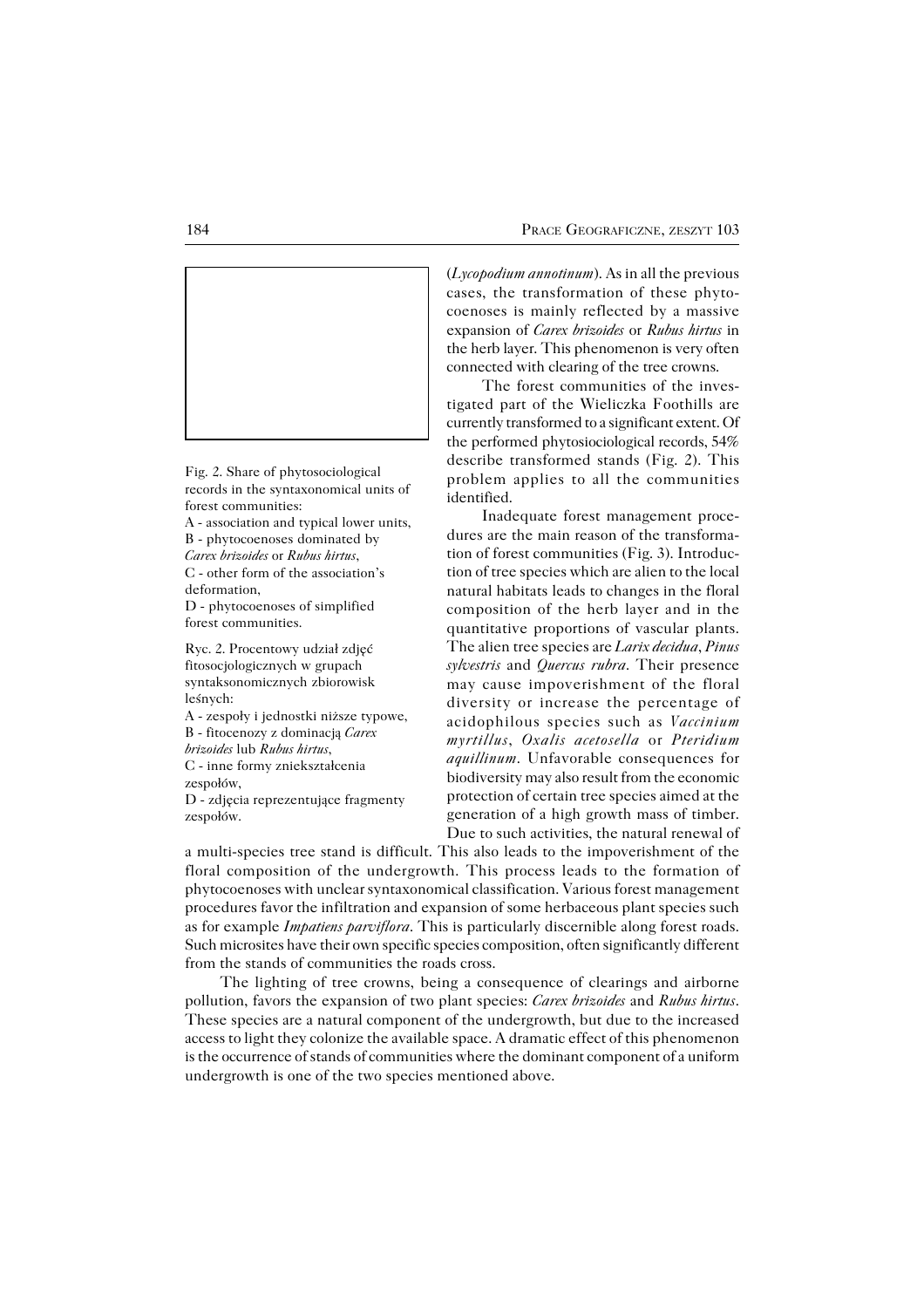Fig. 3. The influence of human activities on oak−hornbeam forests. Ryc. 3. Wpływ oddziaływań człowieka na zbiorowiska grądowe.

# **4. Discussion**

Forest management is considered to be one of the direct factors presently modeling the forest communities (Sokołowski, 1972; Rodwell, 1991; Medwecka−Kornaś, 1994). Management procedures, mainly clearing management, lead to significant structural changes in the communities. The species composition of clearings (both resulting from the cutting of trees and from natural clearing) depends on the ability of particular species to colonize (Matlack, 1994). The growth and vegetative propagation of two species (*Carex brizoides* and *Rubus hirtus*) frequently allow these species to dominate the herb layer in the area investigated. They are accompanied by anemochores and endozoochores. A positive correlation of the species composition of secondary forests with seeding methods is described by Dzwonko and Loster (1992).

*Pinus sylvestris*, the most frequently planted tree species in forest areas, together with its monocultures has been the subject of numerous observations (Olaczek, 1972, 1974; Kurowski, 1979; Jakubowska−Gabara, 1994). The results of this study confirm the presence of pine in oak−hornbeam forest habitats and the resulting impoverishment of the herb layer and occurrence of acidophilous species. The literature, however,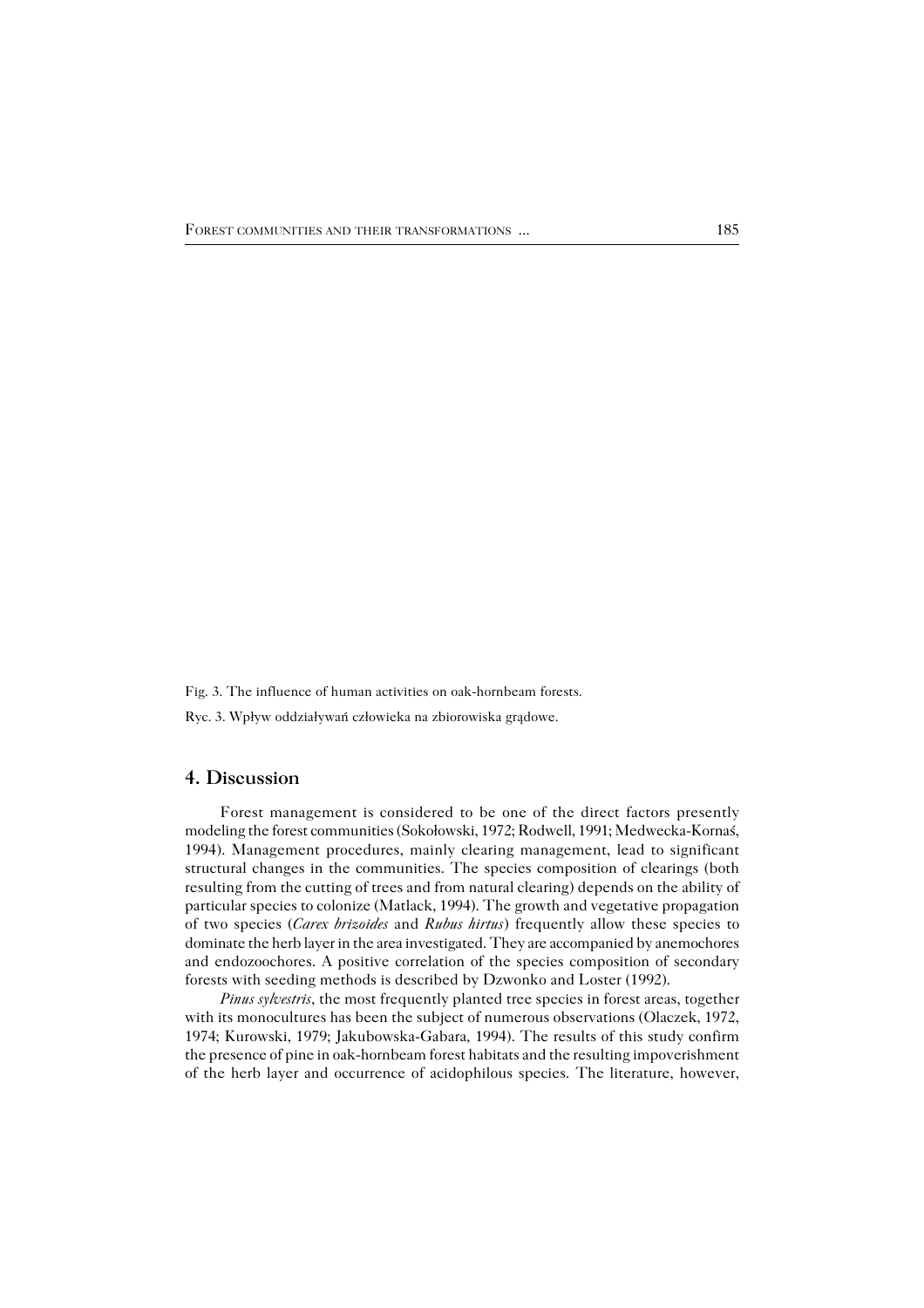lacks data on studies of the influence of other introduced species. Therefore observations of the effects of *Larix decidua* or *Quercus rubra* broaden our knowledge of the problem of the influence of introduced species on forest undergrowth.

The low percentage of oligotrophic plant species in the herb layer of mixed oak− pine forests and fir forests and the high percentage of mesophilous species in all the types of forests identified is most probably an effect of the eutrophication of habitats caused by long range transport of airborne pollutants. The phenomena of vanishing acidophilous species and expansion of nitrophilous species were observed in both pine and deciduous forests (Kuhn, 1989; Medwecka−Kornaś, Gawroński, 1991; Sokołowski, 1991; Falkengren−Grerup, Tyler, 1991; Kwiatkowska, 1994; Thimonier et al., 1994). Experimental studies based on the changes of particular factors indicate a direct reaction of the herb layer (Becker et al., 1992; Mitka, 1993).

It is currently impossible to identify a single major factor responsible for the vegetation transformations observed. The dynamic transformations are a result of the complex impacts of human pressure, reactions of the abiotic environment and the resistance and flexibility of the components of plant communities.

#### **References**

- Becker M., Bonneau M.M., le Tacon F. (1992): *Long−term vegetation changes in an Abies alba forest: natural development compared with response to fertilization*, J.Veg. Sci., 3(4).
- Braun−Blanquet J. (1964): *Pflanzensoziologie. Grundzüge der Vegetationskunde*, Springer Verl.,Wien, New Jork.
- Falkengren−Grerup U., Tyler G. (1991): *Dynamic floral changes of Swedish beech forest in relation to soil acidity and stand management*, Vegetatio 95.
- Hansen A.J., di Castri F. (ed.) (1992): *Landscape boundaries. Consequences for biotic diversity and ecological flows*, Ecological studies 92, Springer−Vertag, New Jork, Berlin, Haidelberg.
- Jakubowska−Gabara J. (1994): *Naturalne i antropogeniczne zróżnicowanie zbiorowisk leśnych południowo−wschodniej części Niziny Południowowielkopolskiej*, cz. II., Bad. Fizjogr. nad Polską Zach., Ser. B, 43.
- Kaszowski L. (ed.) (1995): *Dynamika i antropogeniczne przeobrażenia środowiska przyrodniczego progu Karpat między Rabą a Uszwicą*, Instytut Geografii UJ, Kraków.
- Kuhn N., Amiei R., Hufschmid N. (1989): *Veränderungen in der Waldvegetation der Schweiz infolge Nährstoffanreicherungen aus der atmosphäre*, Allg. Forst−u. J.−Ztg. 158 (5/6).
- Kurowski J.K. (1979): *Bory i lasy z antropogenicznie wprowadzoną sosną w dorzeczach środkowej Pilicy i Warty*, Acta Univ. Lodz., Zesz. Nauk. UŁ, ser. II, 29.
- Kwiatkowska A.J. (1994): *Changes in the species richness, spatial pattern and species frequency associated with the decline of oak forest*, Vegetatio, 112.
- Matlack G.R. (1994): *Plant species migration in a mixed−history forest landscape in Eastern North America*, Ecology, 75 (5).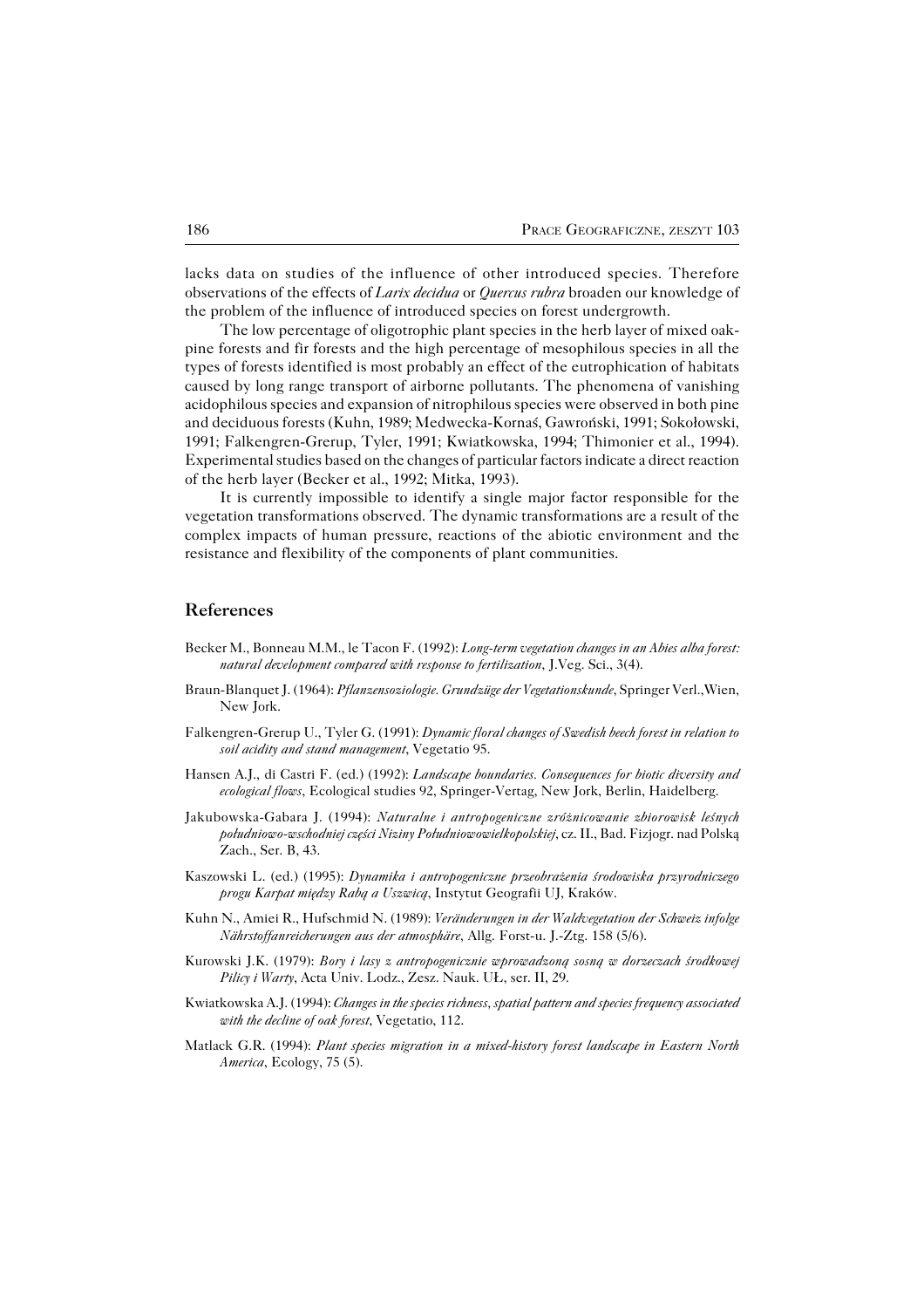- Medwecka−Kornaś A. (1994): *Ochrona flory i roślinności na obszarach leśnych: stan i zadania*, Ochr. Przyr., 51.
- Medwecka−Kornaś A., Gawroński S. (1991): *Acidophilus mixed forests in the Ojców National Park: thirty years pressure of air pollution*, Veröff geobot. Inst. ETH, Stiftung Rubel, Zurich, 106.
- Mitka J. (1993): *Eutrofizacja siedliska leśnego Puszczy Niepołomickiej. I: Zmiany poziomu organicznego i mineralno−próchnicznego*, Sylwan 4.
- Olaczek R. (1972): *Formy antropogenicznej degeneracji leśnych zbiorowisk roślinnych w krajobrazie rolniczym Polski niżowej*, Uniw. Łódzki.
- Olaczek R. (1974): *Kierunki degeneracji fitocenoz leśnych i metody ich badania*, Phytocoenosis, 3 (3/4).
- Olewicz Z.R. (1973): *Tektonika jednostki bocheńskiej i brzegu jednostki śląskiej między Rabą a Uszwicą*. Acta Geol. Pol. 23(4).
- Pietrzak M. (1995a): *Rozwój osadnictwa prahistorycznego i wczesnośredniowiecznego na obszarze progu Pogórza Karpackiego między Rabą i Uszwicą* [in:] L. Kaszowski (ed.): *Dynamika i antropogeniczne przeobrażenia środowiska przyrodniczego progu Karpat między Rabą a Uszwicą*, Instytut Geografii UJ, Kraków.
- Pietrzak M. (1995b): *Historyczne i współczesne osadnictwo oraz użytkowanie środowiska progu Pogórza Karpackiego między Rabą i Uszwicą* [in:] L. Kaszowski (ed.): *Dynamika i antropogeniczne przeobrażenia środowiska przyrodniczego progu Karpat między Rabą a Uszwicą*, Instytut Geografii UJ, Kraków.
- Podani J. (1993): *SYNTAX−pc. Computer Programs for Multivariate Data Analysis in Ecology and Systematics on IBM,* Scienta Publishing, Budapest.
- Rodwell J.S. (ed.) (1991): *British Plant Communities*. v.1: *Woodlands and scrubs*, Cambridge University Press.
- Sokołowski A.W. (1972): *Gospodarcze użytkowanie lasu jako główny czynnik synantropizacji zbiorowisk leśnych*, Phytocoenosis, 1 (3).
- Sokołowski A.W. (1991): *Zmiany składu gatunkowego zbiorowisk leśnych w rezerwatach Puszczy Białowieskiej*, Ochr. Przyr. 49.
- Stachurska A. (1996): *Deformacje zbiorowisk leśnych Pogórza Wielickiego*, PhD thesis at the Inst. of Botany, Jagiell. Univ., Cracow.
- Stachurska A. (1998): *Zbiorowiska leśne północno−wschodniej części Pogórza Wielickiego*, Zesz. Nauk. UJ, Prace Bot. 30.
- Starkel L. (1988): *Rzeźba* [in:] J. Warszyńska (ed.): *Województwo tarnowskie*, Ossolineum, Wrocław.
- Szafer W. (ed.) (1966): *The vegetation of Poland*, Pergamon Press, Oxford, London, Edinburg, New York, Paris, Frankfurt.
- ter Braak C.J.F. (1988): *CANOCO − a FORTRAN program for canonical community ordination by (partial) (detrended) (canonical) correspondence analysis, principal analysis and redundancy analysis*, TNO Institute of Applied Computer Science, Wageningen.
- Thimonier A., Duponey J.L., Bost F., Bechar M. (1994): *Simultaneous eutrophication and acidification at a forest ecosystem in North−East France*, New Phytol., 126.